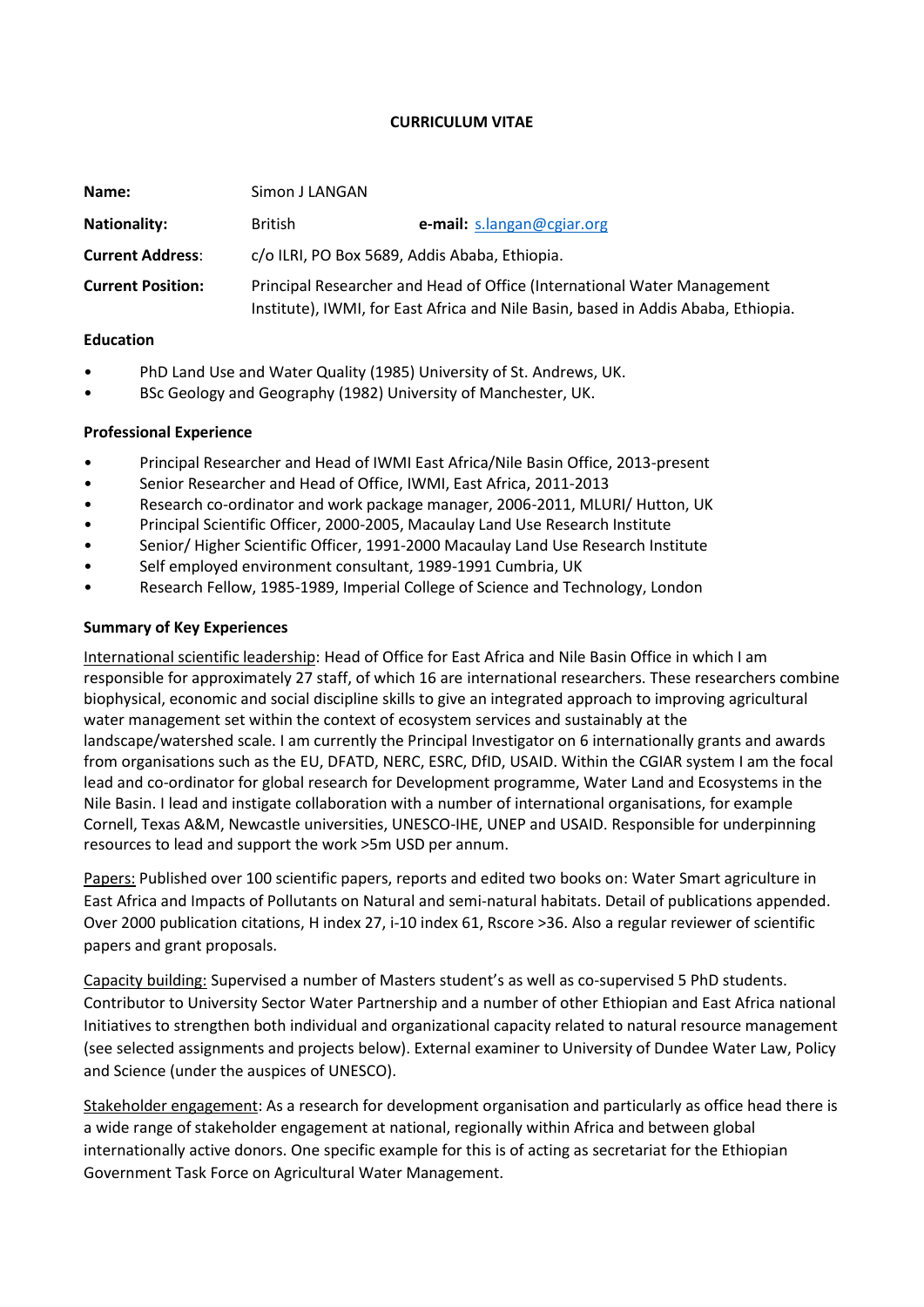Communication activities: As office head acts as a focal point, ambassador and overall lead for much of the IWMI work and interaction with donors, national and international stakeholders in East Africa. This also involves making press releases, television and radio interviews.

Invited lectures: Most recently have given invited presentations and lectures to the East African Community on research for development challenges for small scale irrigation (2014), UNESCO-IHE in Khartoum (2013), Nile Basin Initiative, Addis Ababa 2014, USAID Feed the Future Small Scale Irrigation (Washington), Harvard University (2014).

## **Selected Recent Projects**

1. LIVES (Livestock and Irrigated Value Chains for Ethiopian Smallholders) research for development programme, CIDA/DFATD (USD 5m) PI: (2012-2017), <http://lives-ethiopia.org/about/>

2. ILSSI (Innovation Laboratory on Small Scale Irrigation) USAID (USD3.75m) Co-PI: (2013-2018) working in Ethiopia, Tanzania and Ghana with Texas A&M University and national partners,<http://ilssi.tamu.edu/about/> 3. ALTER (Alternative Carbon Investments in Ecosystems for Poverty Alleviation) NERC ESPA, (GBP 254000), Co-PI (2013–2016) working in Ethiopia and Uganda, <http://www.espa-alter.org/project/overview>

4. University Sector Water Partnership, NUfIC Co-PI: on Capacity building programme (NICHE) with UNESCO-IHE and Ethiopian Universities, funded (2014-2017),<http://www.universitywatersectorpartnership.org/> 5. Africa Rising a research component of USAID Feed the Future Programme. Co-PI (USD 1m) (2012-2016), <http://africa-rising.net/about/>

6. Adaptive Management of Groundwater in Africa (AMGRAF, part of UPGro catalyst grant scheme) DfID-NERC Co-PI: (GBP 37000), 2014-2015,<https://research.ncl.ac.uk/amgraf/>

7. Water, Land and Ecosystem programme, Nile and East Africa co-ordinator/lead (USD 4.5m) <https://wle.cgiar.org/>

The Nile Basin Development Challenge (USD 6m) Pl: work package and co-River basin leader. The NBDC [\(http://nilebdc.org/\)](http://nilebdc.org/) was a component part of the Challenge Programme on Water and Food (2011 – 2013) and predecessor to the WLE programme

8. Afromaison Africa at a meso-scale: Adaptive and integrated tools and strategies for natural resources management co-investigator European FP7 project (2011–2014),<http://www.afromaison.net/>

# **Selected Recent Publications**

# **2015:**

Water-smart agriculture in East Africa. Nicol, A., Victor, M., **Langan**, S., Gonslaves, J. 2015: International Water management Institute (IWMI). CGIAR Research Program on Water, Land and Ecosystems (WLE). ISBN: 978-92-9090-813-5. 2015.01.02

Assessment of surface water irrigation potential in the Ethiopian highlands: The Lake Tana Basin. 2015. Worquil, A., Collick, A. S., Rossiter, D. G., **Langan**, S., Steenhuis, T.S. 2015. Catena 03/2015; 129:76-85.

Comparing TRMM 3B42, CFSR and ground-based rainfall estimates as input for hydrological models, in data scarce region: the Upper Blue Nile Basin, Ethiopia. 2015. Worqlul, A.W., Collick, A.S, Tilahun, S.A., **Langan**, S., Rientjes, T.H.M., Steenhuis, T.S. 2015: Hydrology and Earth System Sciences 02/2015; 12(2)

Improving efficacy of landscape interventions in the (sub) humid Ethiopian highlands by improved understanding of runoff processes. 2015. Tebebu, T.Y., Steenhuis, T.S., Dagnew, D.C., Guzman, C.D., Bayabil, H.K., Zegeye, A.D., Collick, A.S., **Langan S.**, McAllister C., Langendoen, E.J., Yitaferu, B., and Tilahun, S.A. 2015 Frontiers in Earth Science 3:49.

Understanding determinants of farmers' investments in sustainable land management practices in Ethiopia: review and synthesis, 2015 Adimassu, Z., **Langan, S.J** and Johnston, R. 2015. Environment Development and Sustainability, 17 (3).